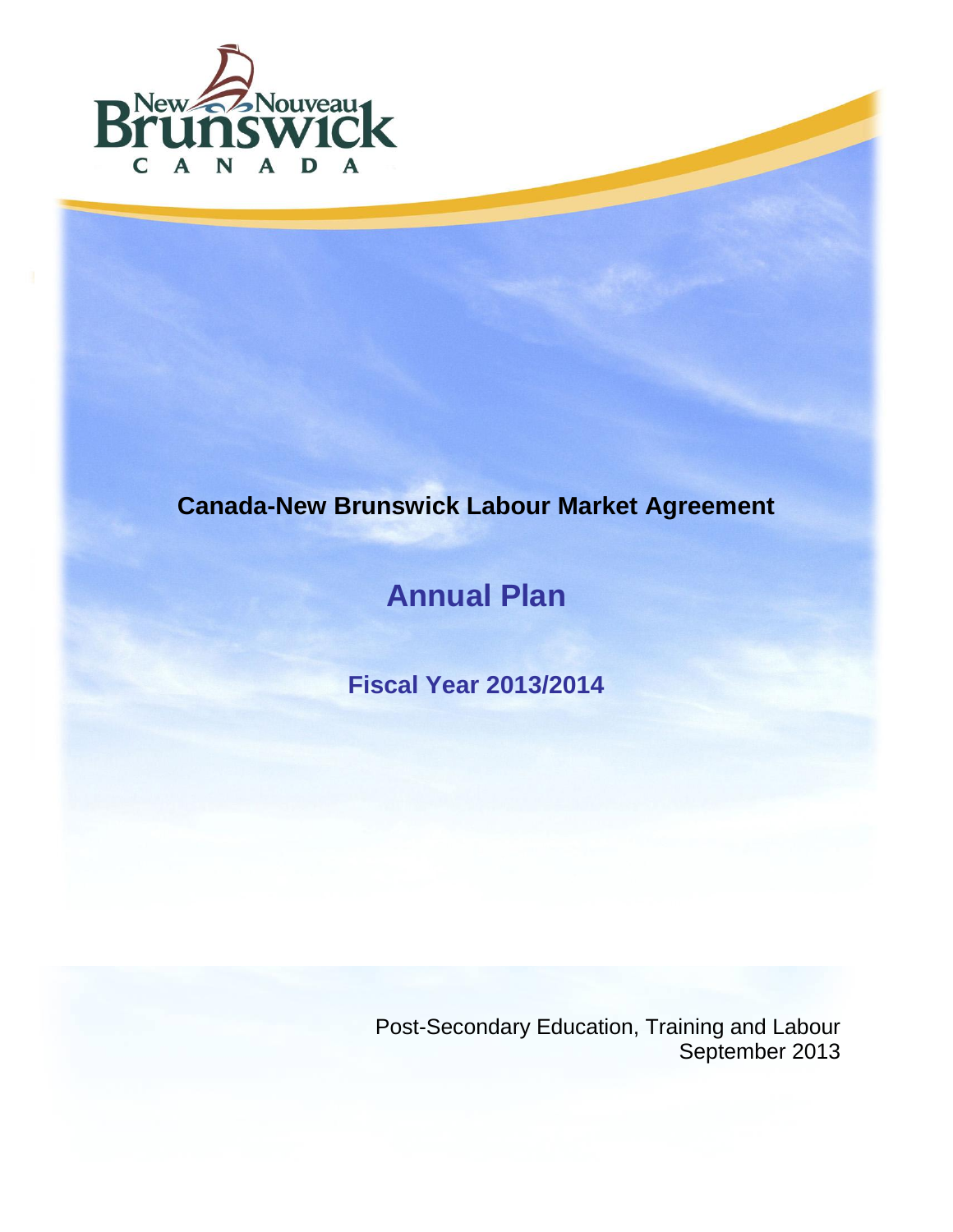*"The New Brunswick Department of Post-Secondary Education, Training and Labour (PETL) ensures the New Brunswick workforce is competitive by making strategic investments in people through innovative programs, services and partnerships. PETL also contributes to a fair, equitable, productive and inclusive environment in which to learn, work and live."*

The Labour Market Agreement (LMA) represents an important agreement that offers the province the opportunity and flexibility to provide training opportunities and skills development to New Brunswickers who were previously unable to gain access to programs and services. It supports PETL's Adult Learning and Employment Division's mandate and assists us in meeting our goals of preparing our workforce now and for tomorrow.

The Adult Learning and Employment Division is mandated:

- $\triangleright$  To support the delivery of adult literacy and learning programs and services in partnership with the voluntary and private sectors;
- $\triangleright$  To deliver programs and services that are aimed at assisting unemployed New Brunswickers acquire the skills and employment experience necessary to secure fulltime employment;
- $\triangleright$  To assist New Brunswick employers find the right individuals for their jobs;
- $\triangleright$  To help individuals and organizations find solutions to ongoing changes in the workplace created by new economic conditions.

### **Canada – New Brunswick Labour Market Agreement Plan Overview**

Prior to the beginning of each fiscal year during the period of the Canada-New Brunswick Labour Market Agreement (LMA), New Brunswick agrees to develop and share an annual plan relating to its eligible programs and services with the Government of Canada, and make it public by October 1<sup>st</sup>. This document contains the details and strategies that the Government of New Brunswick (GNB) through PETL will pursue for the fiscal year 2013-2014.

### **Labour Market Trends and Challenges**

Employment in the province remained challenging in 2012, falling to 351,400. However, this modest decline from 2011 (-600) was not as pronounced as the drop the previous two years. Full-time employment, which accounts for 84% of all jobs in New Brunswick, rose by 1,500. Part-time employment lost some ground, decreasing by 2,100.

### **Job Growth in Service Sector**

Recouping all of the job losses from the previous year, employment in the service-producing sector rebounded in 2012 (+4,500), spearheaded by gains in health care and social assistance (+2,700) and educational services (+1,800). The goods-producing sector suffered job losses in 2012, most notably in construction (-3,200) and manufacturing (-2,200).

### **Unemployment Rate Increases**

A modest decrease in employment coupled with labour force growth resulted in New Brunswick's unemployment rate being pushed up 0.7 percentage points, to 10.2% in 2012.The unemployment rate increased for both men and women in 2012, to 12.1% and 8.3% respectively. The national unemployment rate edged down slightly, from 7.4% in 2011 to 7.2% in 2012.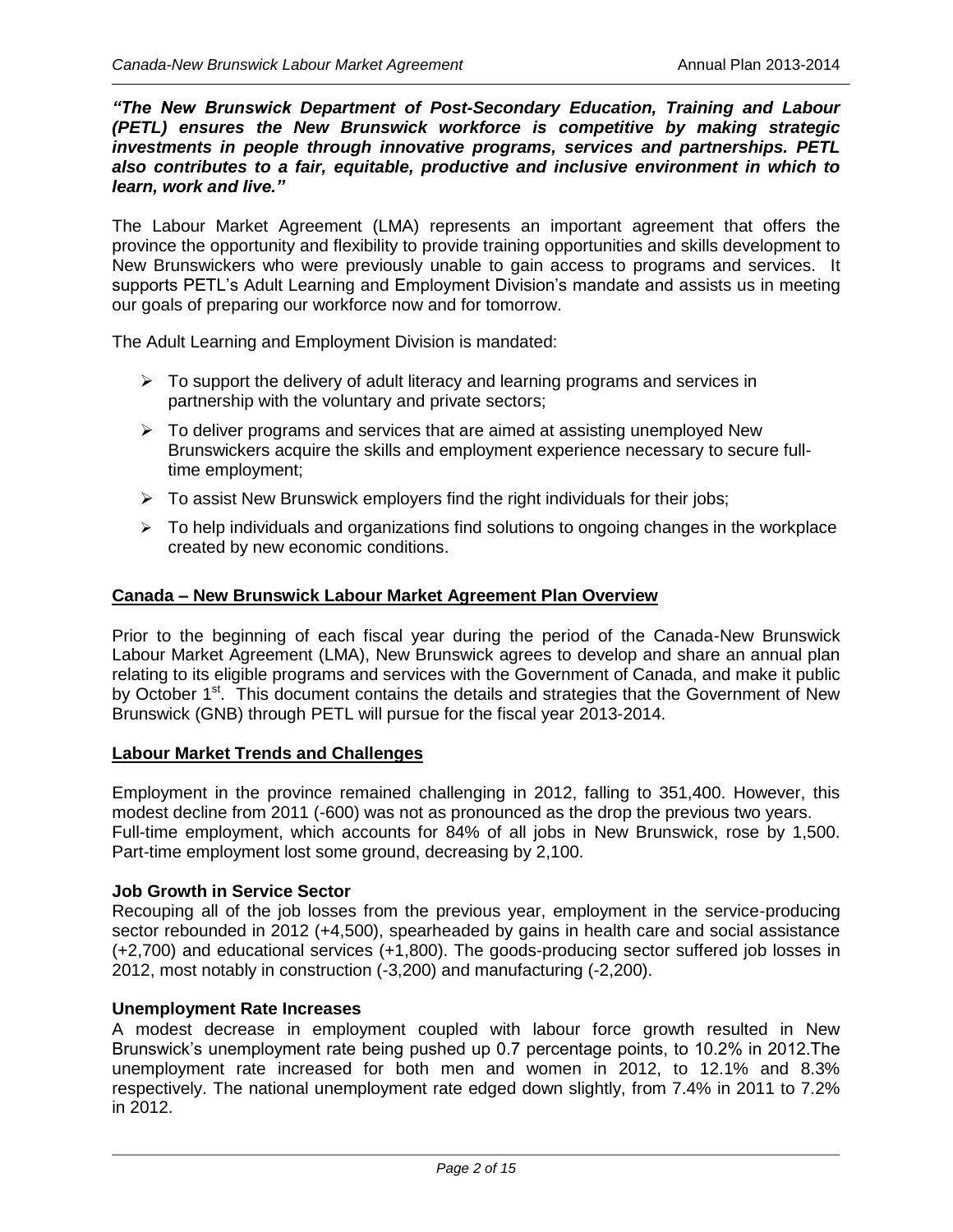### **Employment Insurance Beneficiaries<sup>1</sup>**

In 2012, on average, there were approximately 36,625 people drawing regular, training, job creation, self-employment, or fishing employment insurance benefits in the province, slightly lower than the 37,455 in 2011 and the 38,335 in 2010, but still significantly higher than the 32,955 in 2008.

### **Social Assistance Caseloads (Transitional Assistance Program)**

After several years of noticeable declines in the number of transitional assistance caseloads for social assistance, falling from 21,400 in the 2002/03 fiscal year to 17,208 in the 2008/09 fiscal year, there has been a noticeable increase in the number of caseloads under this program. In the 2012/13 fiscal year there were 18,608 caseloads for transitional assistance, 8.1% higher than the 2008/09 fiscal year.

### **Moncton-Richibucto (Southeast) Region Thrives**

Moncton-Richibucto (Southeast) boasted the highest employment growth and registered gains of 3,400 in 2012. Employment edged up in Edmundston-Woodstock (Northwest), while the three remaining regions posted declines. Despite job gains, Edmundston-Woodstock's (Northwest) unemployment rate rose to 10.8% in 2012 from 9.7 in 2011. The unemployment rate in Campbellton-Miramichi (Northeast) increased to 16.8% from 15.4% the previous year.

### **Immigration Benefits Population Growth**

The number of immigrants to New Brunswick in 2011-2012 was at near-record levels (2,258) keeping net international migration strong. At the same time, net interprovincial migration deteriorated. The natural increase, while positive, continued to fall. As of July 1, 2012, New Brunswick's population was estimated at 755,950, a 0.1% increase from July 1, 2011.

### **Senior Population Continues to Grow**

For the fourth year in a row, the proportion of seniors (65+ years) exceeded the proportion of children (0-14 years), at 17.0% and 15.0% respectively. Roughly a quarter (24.4%) of the population was 15-34 years of age in 2012, down from about a third in 1992. The impact of the oldest boomers was evident on the 50-64 year age group, with this group increasing their share to 23.1%. New Brunswick's median age reached 43.4 years in 2012, 3.4 years older than the national average of 40.0 years.

### **Interprovincial migration**

 $\overline{a}$ 

There continues to be population migrating from rural to urban regions of the province. Over the last 5 years, pronounced population declines have occurred in the north and other rural regions of the province, while significant population increases have occurred in the south, particularly in close proximity to Moncton, Fredericton, and Saint John. In 2012, 69.0% of the province's working age population (15+) were residing in the three southern economic regions. Madawaska, Restigouche, Gloucester, and Northumberland counties have been steadily losing population since 1996.

### **New Brunswick's Economy Contracts**

Real GDP in New Brunswick declined by 0.6% in 2012, following no growth in 2011. Output of the services industries advanced 0.4% in 2012, while the goods-producing industries fell 3.6%.

### **Wages and Salaries Growth Consistent With Inflation**

In 2012, growth in provincial wages and salaries fell below 2%. The national increase outpaced the New Brunswick result for the third year in a row. Increases were reported in 12 of the 15 major industries for New Brunswick with the strongest impact from trade, health care and social

<sup>1</sup> excludes those collecting sickness, maternity, work sharing, adoption, parental, and compassionate care benefits.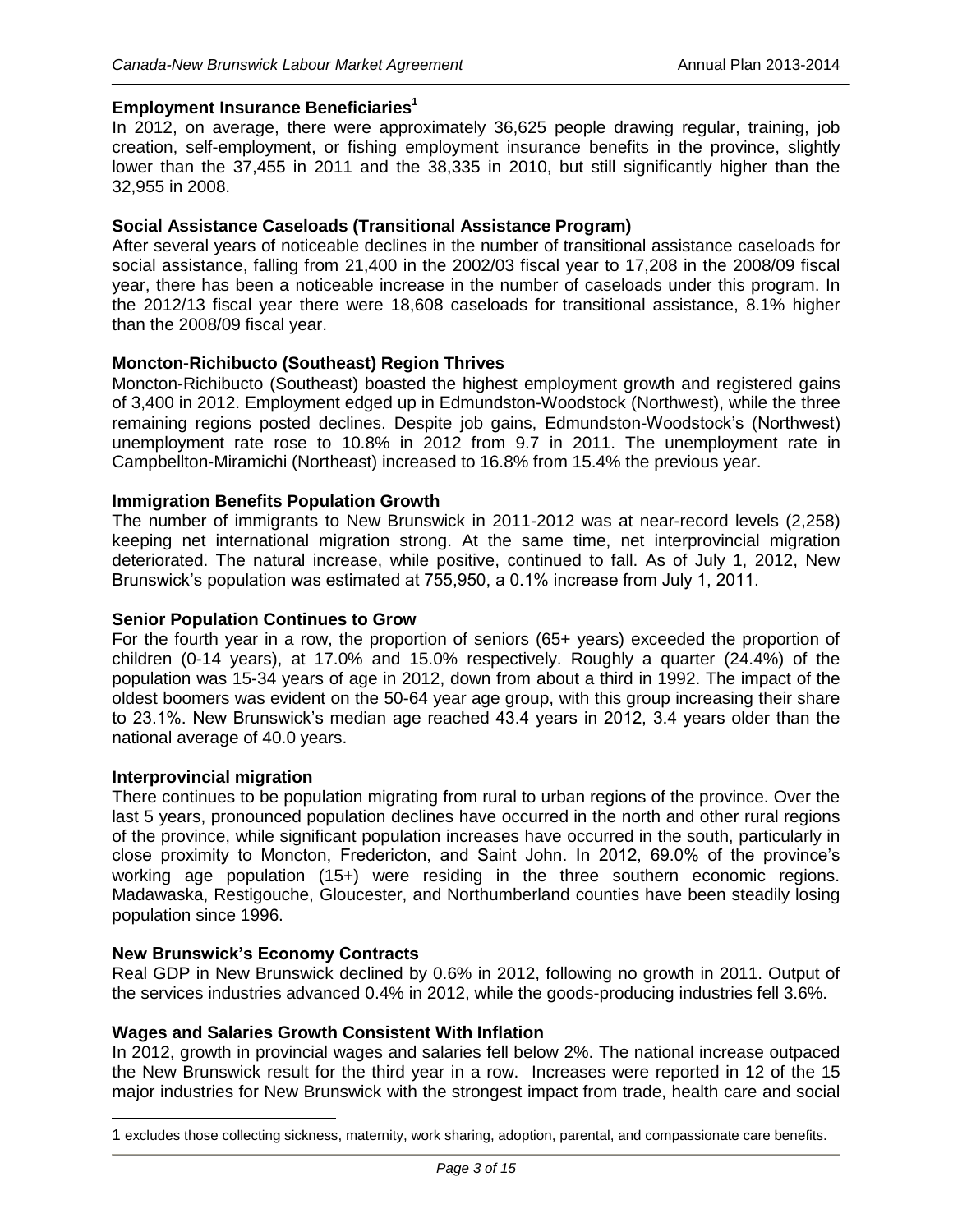assistance, and finance, real estate and company management. Declines were evident in provincial government, agriculture, forestry and fishing, and construction.

### **Average Weekly Earnings Match National Increase**

Growth in average weekly earnings for New Brunswick increased 2.6% in 2012, matching the national rise. The provincial increase was down from 3.6% in 2011. At \$809.35, the province's weekly earnings represented 90.2% of the Canadian average of \$896.81. Provincial weekly earnings ranged from \$363.20 in accommodation and food services to \$1,340.13 in mining and oil and gas extraction.

### **Increase in the CPI (Consumer Price Index) Slows**

Consumer prices in New Brunswick slowed considerably, to 1.7% in 2012 from 3.5% in 2011. While the provincial rate of inflation was slightly above the national average of 1.5%, it was below the rate for the other Atlantic Provinces and Quebec.

### **Exports Stable**

Foreign exports of goods from New Brunswick were stable at \$14.8 billion in 2012. Increases in energy products, farm, fishing and intermediate food products, and metal ores and non-metallic minerals were offset by declines in basic and industrial chemical, plastic and rubber products, and metal and non-metallic mineral products.

The province's largest trading partners include the U.S. (86.4%), the Netherlands (1.8%), the Bahamas (1.5%), Brazil (1.3%), France (1.0%) and China (1.0%).

### **Manufacturing Sales Decline but Level Still High**

New Brunswick manufacturers continued to have sales over \$19.5 billion in 2012, even though there was an overall decline of 1.2%. Sales of non-durable goods, which represent over 85% of the total, fell 1.7% and durable goods rose 1.6%.The manufacturing sector represents 11% of provincial GDP.

### **Housing Starts Down**

Provincial housing starts decreased for a second consecutive year, falling 4.4% to 3,299 units in 2012. However, the decline was not nearly as severe as the 15.8% drop reported the previous year. The Canadian housing market strengthened in 2012, with housing starts reaching their highest level in five years, a healthy 10.8% rise from 2011.

### **Capital Investment Declines**

Capital investment in New Brunswick declined to \$5.9 billion (-8.0%) in 2012. Investment in the private sector fell 1.5% while the public sector decreased 19.7%. Nationally, capital investment rose 7.2%.

Higher investment in retail trade, information and cultural industries, transportation and warehousing, and utilities could not offset lower investment in public administration, manufacturing, educational services and housing.

### **Retail Trade Remains over \$11 Billion**

New Brunswick's retail trade remained over \$11 billion in 2012, although it declined for the first time since 1994. Growth for Canada slowed for the second year in a row. This industry accounts for almost 7% of provincial GDP

### **Wood Product Sales Strengthen**

New Brunswick's wood product manufacturers saw sales increase for the second time in three years, growing by 8.9% in 2012. Sales increased to \$944.2 million, up from \$866.8 million in 2011. Wood product manufacturing represents approximately 1% of New Brunswick's GDP.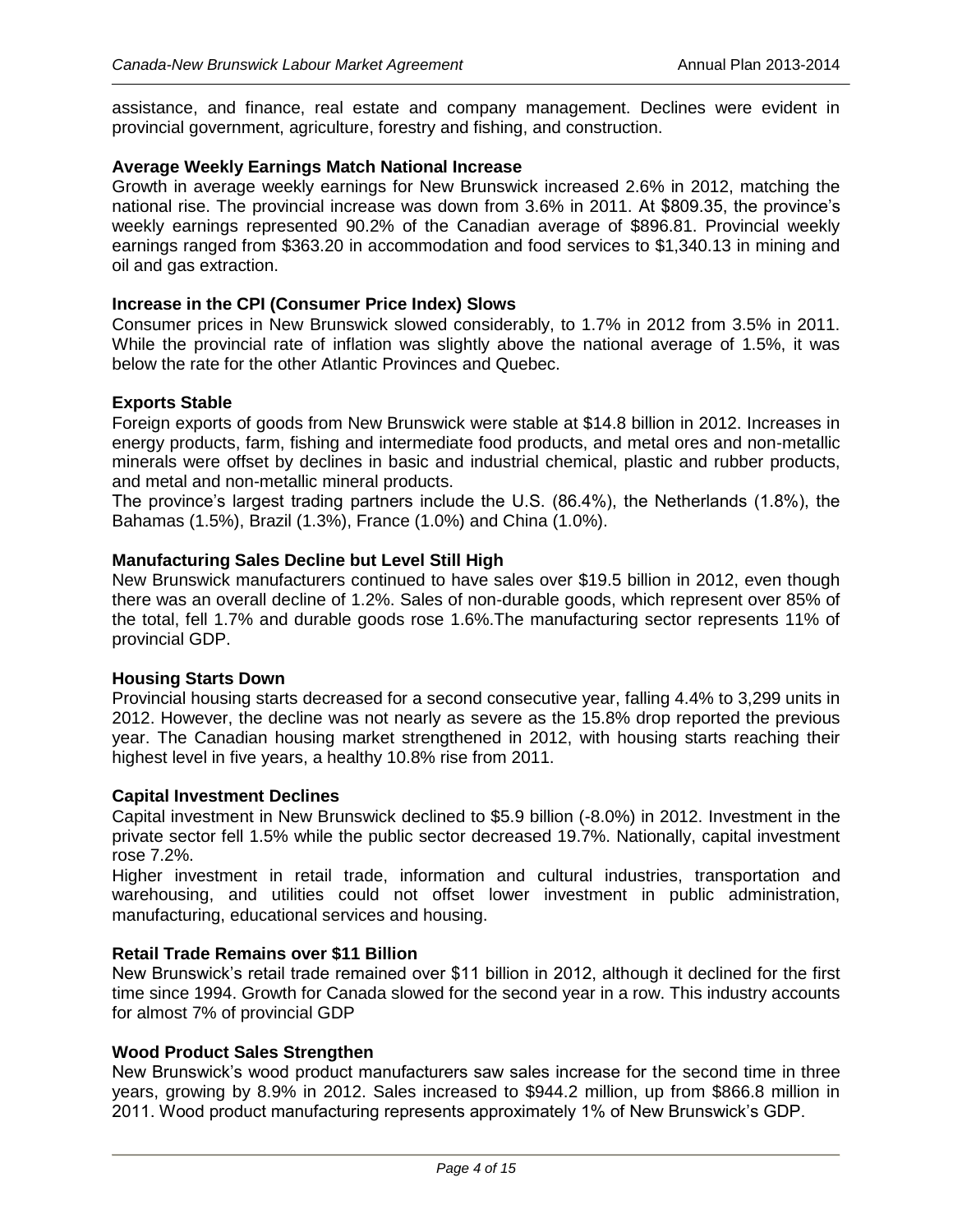### **Mining Production Struggles**

Mineral production in New Brunswick fell 14.1% to \$1.1 billion in 2012. Potash production increased by 4.9% for the year, while metallic mineral production fell by 22.3%.The mining and oil and gas extraction industry represents 3% of provincial GDP.

### **Farm Cash Receipts Decrease**

New Brunswick's farm cash receipts decreased in 2012 by 1.2% to \$527.1 million after turning around the year before. Crop receipts fell 4.7% while livestock receipts were up 0.5%. Nationally, there was an overall increase of 7.4%. The agriculture industry represents less than 2% of provincial GDP and in 2012 employed 4,100, a decline of 19.6% from 2011.

### **ICT Sector Challenged**

Employment in the information and communication technologies sector (ICT) decreased 6.3% in 2012. A gain for wired telecommunications carriers was offset by a loss in computer systems design employment. ICT accounts for over 3% of provincial GDP.

### **LMA Priority Areas**

The LMA funds have been allocated to respond to the labour market and economic conditions of our province. We continue to use LMA funds to provide seamless programming to all clients ensuring we meet the needs of those employed who are low skilled and those in need of increasing literacy and essential skills

Our economy and labour force continues to face on-going challenges such as slow population growth, an aging population, out-migration of youth and skilled workers and relatively low levels of literacy and essential skills. The province also continues to experience a high unemployment rate. The projected economy and labour markets are expected to improve over time but we need to attract, retain and educate a highly skilled workforce.

Although we continue to face labour market and economic challenges we feel confident that strategic investments in such areas as skills development, assisting employers to find skilled individuals, literacy and continuous learning will assist in our economic recovery.

Employment programming, designed to educate our workforce, create new employment opportunities, and support student learning experiences, is also a priority area within the plan. Within this area the focus will be on providing education and practical training to clients to assist in increasing skills and labour force attachment.

PETL will continue to work closely with employers, communities, government, and sector groups to identify skill gaps and requirements and to develop collaborative solutions to address them. Joint ownership of the responsibility for labour force development ensures that targeted programs and services meet the specialized skills or requirements of our differing industries and employers throughout the Province.

### **Funding Allocation for Provincial Programs**

New Brunswick has developed and implemented with the support of the Labour Market Development Agreement (LMDA), the LMA and provincial funding, programs and services that are designed to address identified labour market issues. These programs and services provide guidelines and measures to ensure that PETL clients receive effective and efficient access to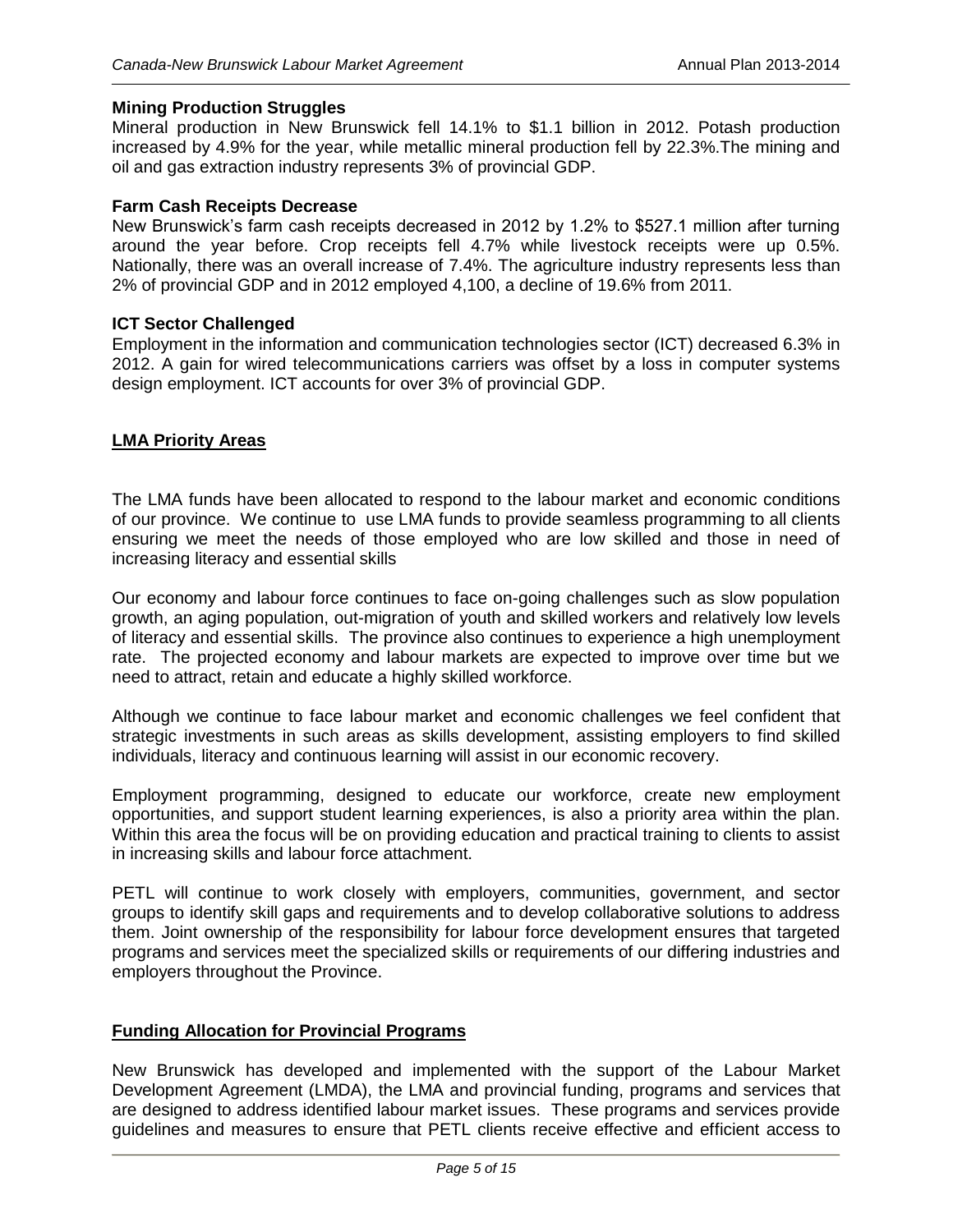training, work experience, labour market information, and supports.

### **LMA Funding**

Under the Canada-New Brunswick LMA in 2013-2014, New Brunswick will receive \$10,836,000.00 in base funding which is to be used to provide training opportunities and skills development for residents who are unable to gain access to programs under the LMDA. Two specific sources of programs are identified within the agreement:

- 1) Employment programs for employed, unemployed and under-employed workers; and
- 2) Literacy and essential skills training for low skilled workers who possess less than high school or literacy levels below 3.

| <b>Funding</b>           | <b>Amount</b> |
|--------------------------|---------------|
| <b>LMA Agreement</b>     | \$10.8M       |
| Reprofile                | \$1.2M        |
| Carry-Forward            | \$3.5M        |
| <b>Total LMA Funding</b> | \$15.5M       |

The following table summarizes the LMA funding for 2012-2013:

### **2013-2014 LMA Annual Plan Funding Details**

### **EMPLOYMENT PROGRAMS 2013-2014 Allocation \$8,087,000.00**

### **Workforce Expansion – Employer Wage Subsidy**

The Employer Wage Subsidy component is a collaborative effort which brings our clients, unemployed New Brunswickers, together with employers. The program helps build employer and employee relationships to further the development of our unemployed by gaining skills which will ultimately result in long-term sustainable full-time employment.

In an effort to assist marginalized unemployed clients who are not eligible for Employment Insurance (not EI eligible), the province will use LMA funding in the Workforce Expansion program to provide wage subsidies to businesses who hire individuals from select groups. The select groups include: Recent Post-Secondary Graduates, Persons with Disabilities, Aboriginals, Social Assistance Recipients, Visible Minorities, Newcomers and Older Workers.

The One-Job Pledge, a post-secondary initiative, was created to provide and increased incentive to employers to create post-secondary positions that pay a higher starting salary (\$14.00 or more per hour).

- **Objectives** To stimulate the creation of long-term employment opportunities in the private sector;
	- To assist unemployed individuals secure sustainable employment;
	- To stimulate the hiring of individuals from select groups in New Brunswick.

**Client Eligibility** Employee: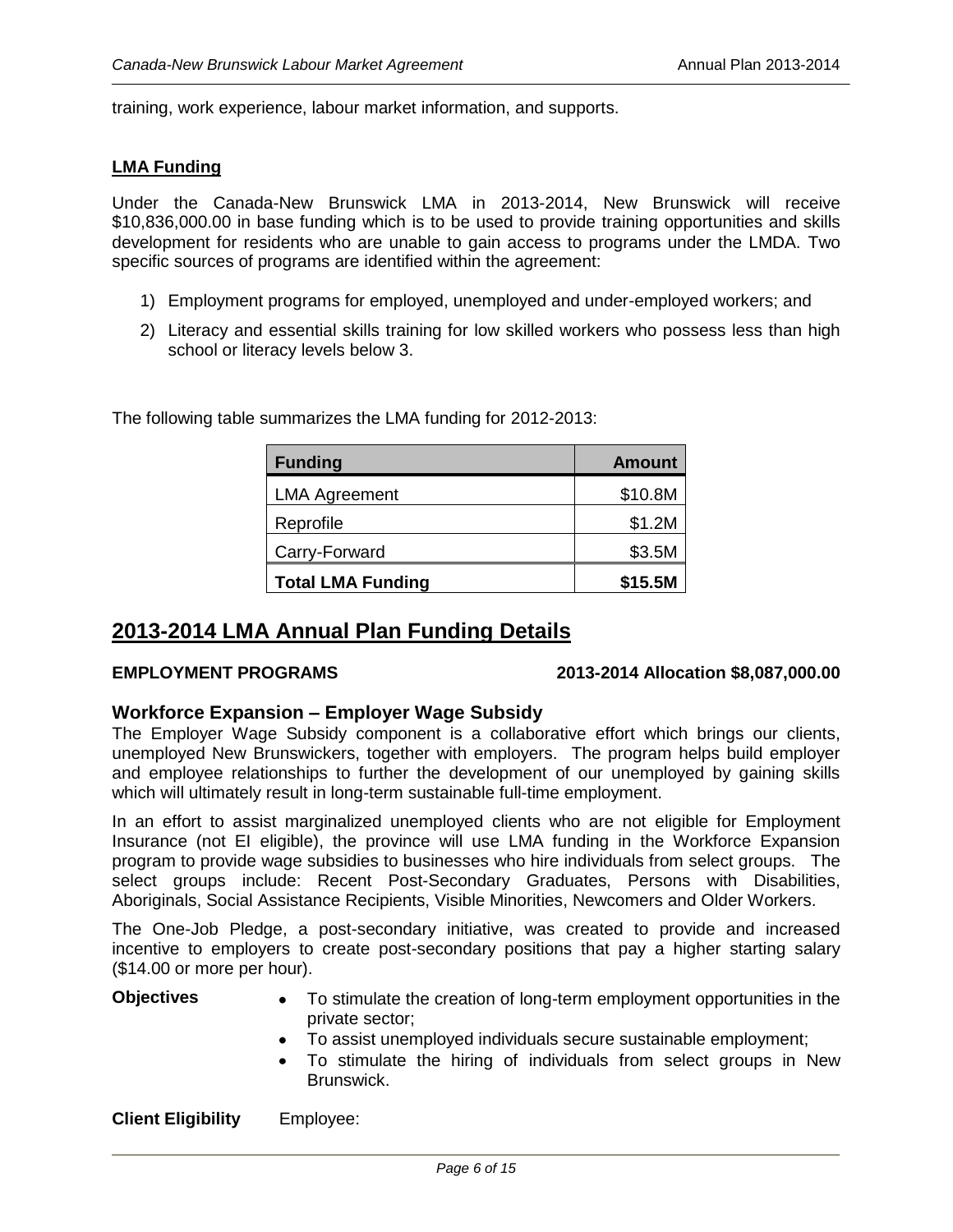- Must be unemployed, not EI eligible and a member of a select group; or
	- Must be unemployed and not EI eligible;  $\bullet$
	- Must not be an immediate family member of the employer (spouse, child, parent, brother, sister), nor can they be an officer or a director of the organization or a member of their immediate families.

Employer:

- Must be a private sector company, non-profit organization or First Nation;
- Must intend on retaining the individual on a full-time basis after the  $\bullet$ wage subsidy period ceases;
- Must be prepared to provide on-the-job training.  $\bullet$
- **Outcomes** Increase in the number of unemployed, non-EI individuals from select groups who become gainfully employed and self-sufficient.
	- Assist employers in finding individuals to fill job vacancies.  $\bullet$
- **Clients Served** . Based on an average cost per placement of \$10,640.00 (taking into consideration varying weeks and wage reimbursements for different client groups), it is anticipated that 404 unemployed non-EI eligible clients will be served through the LMA funding. Additional clients will be assisted through the LMDA.
- **Funding Allocated \$4,300,000.00**

### **Work Ability**

This program provides unemployed individuals with short-term workplace opportunities, to help them develop the skills necessary to find and maintain sustainable employment. Particularly, the program targets individuals who need work exposure to overcome a barrier as identified through their employment action plan.

| <b>Objectives</b>         | • To provide unemployed New Brunswickers, who are case managed,<br>with appropriate skills to obtain work;<br>• To assist unemployed New Brunswickers, who are case managed,<br>with an opportunity for career exploration to establish a career goal;<br>• To provide unemployed New Brunswickers, who are case-managed<br>and have long-term employment barriers, with work experience to<br>help them commit to a long-term employment action plan. |
|---------------------------|--------------------------------------------------------------------------------------------------------------------------------------------------------------------------------------------------------------------------------------------------------------------------------------------------------------------------------------------------------------------------------------------------------------------------------------------------------|
| <b>Client Eligibility</b> | Participants must have developed an employment action plan with an<br>$\bullet$<br><b>Employment Counselor.</b>                                                                                                                                                                                                                                                                                                                                        |
| <b>Outcomes</b>           | Increase the number of New Brunswickers who find sustainable<br>$\bullet$<br>employment and an attachment to the labour force as a result of<br>receiving case management and financial assistance in support of a<br>placement intervention.                                                                                                                                                                                                          |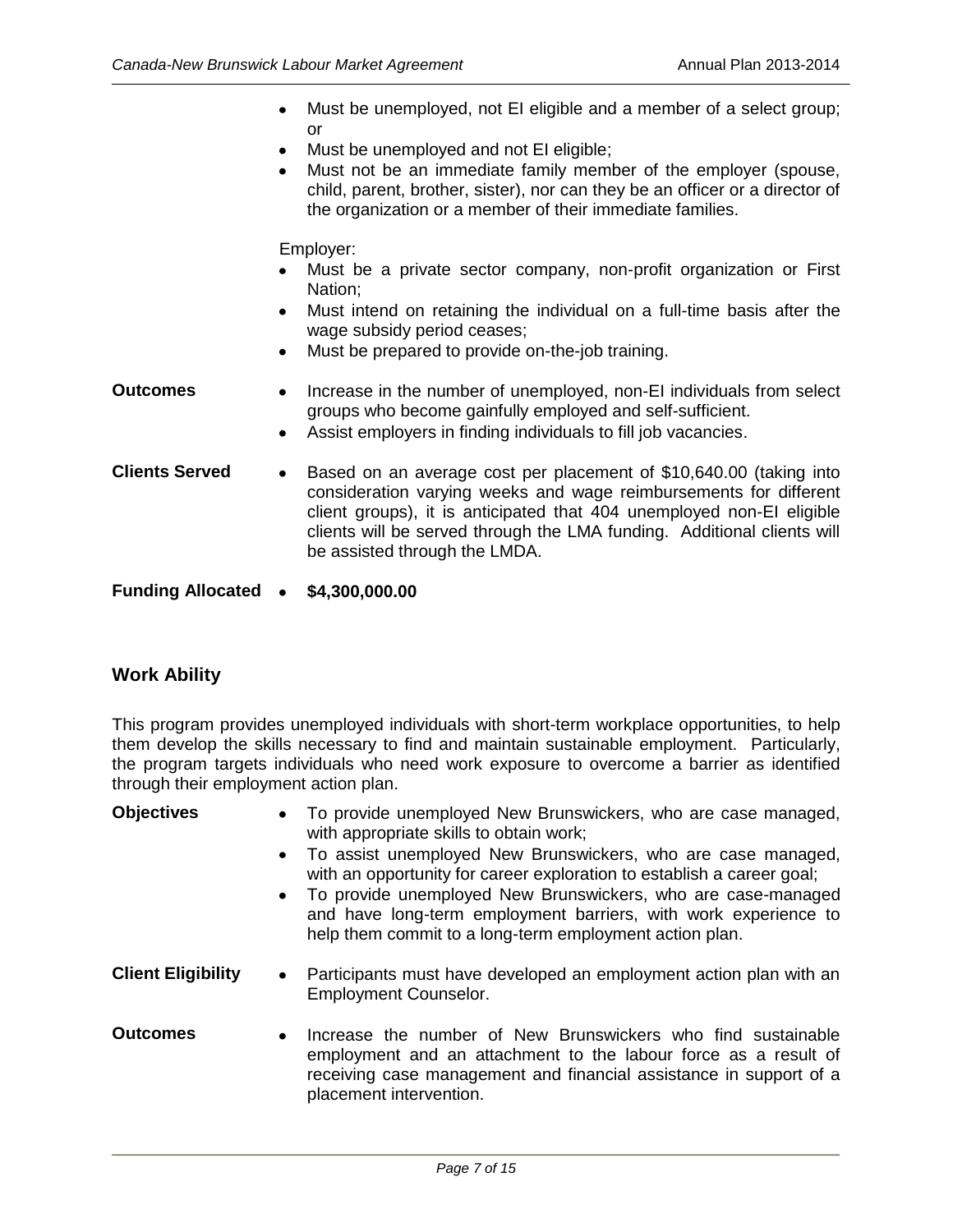**Clients Served** • We expect to be able to help as many as 110 clients through the Work Ability program. **Funding Allocated** • Based on an average cost per placement of \$4,262.40 and serving 110 clients, the total cost allocated from the LMA for this component

# **Summer Employment Experience and Development (SEED)**

will be **\$470,000.00.**

The SEED Program provides assistance to students and youth under three components:

- i. Summer Employment Placements (provincial program);
- ii. Student Entrepreneurship (provincial program); and
- iii. Provincial Government Co-operative Placements (CO-OP).

For the purposes of the Labour Market Agreement, the CO-OP component will use LMA funding under the SEED program. The Provincial Government Co-operative Placement component encourages placements in the public sector for students who are enrolled in a recognized college or university co-operative education program. Such programs formally integrate a student's academic studies with work experience. The usual plan is for the student to alternate periods of experience in a field related to their program of studies. CO-OP Placements occur throughout the fiscal year through three intakes (one in the summer, one in the fall and one in the winter).

| <b>Objectives</b>         | To provide students with work experience related to their skills and<br>$\bullet$<br>education.                                                                                                                                                                                                    |  |  |  |
|---------------------------|----------------------------------------------------------------------------------------------------------------------------------------------------------------------------------------------------------------------------------------------------------------------------------------------------|--|--|--|
| <b>Client Eligibility</b> | Client:<br>Students must be currently enrolled in a recognized college or university<br>co-op program (www.cafce.ca).<br>Students must be attending an educational institution on a full-time basis<br>$\bullet$<br>and returning to full-time study.                                              |  |  |  |
|                           | Employer<br>The employer eligibility is restricted to provincial government departments,<br>$\bullet$<br>hospital corporations, universities and community colleges.                                                                                                                               |  |  |  |
| <b>Outcomes</b>           | Increase the number of Co-op placements for Co-op students within the<br>٠<br>public sector;<br>Provide a work experience and a labour force attachment for post-<br>$\bullet$<br>secondary students within the province;<br>Assist in retaining post-secondary students within the province.<br>٠ |  |  |  |
| <b>Clients Served</b>     | It is anticipated that unemployed, non-EI eligible clients will be assisted with<br>$\bullet$<br>these increased Co-op placements.                                                                                                                                                                 |  |  |  |
| <b>Funding Allocated</b>  | Based on an average cost per placement of \$7,129.60 and serving 98<br>$\bullet$<br>clients, the total cost allocated from the LMA for this component will be<br>\$700,000.00.                                                                                                                     |  |  |  |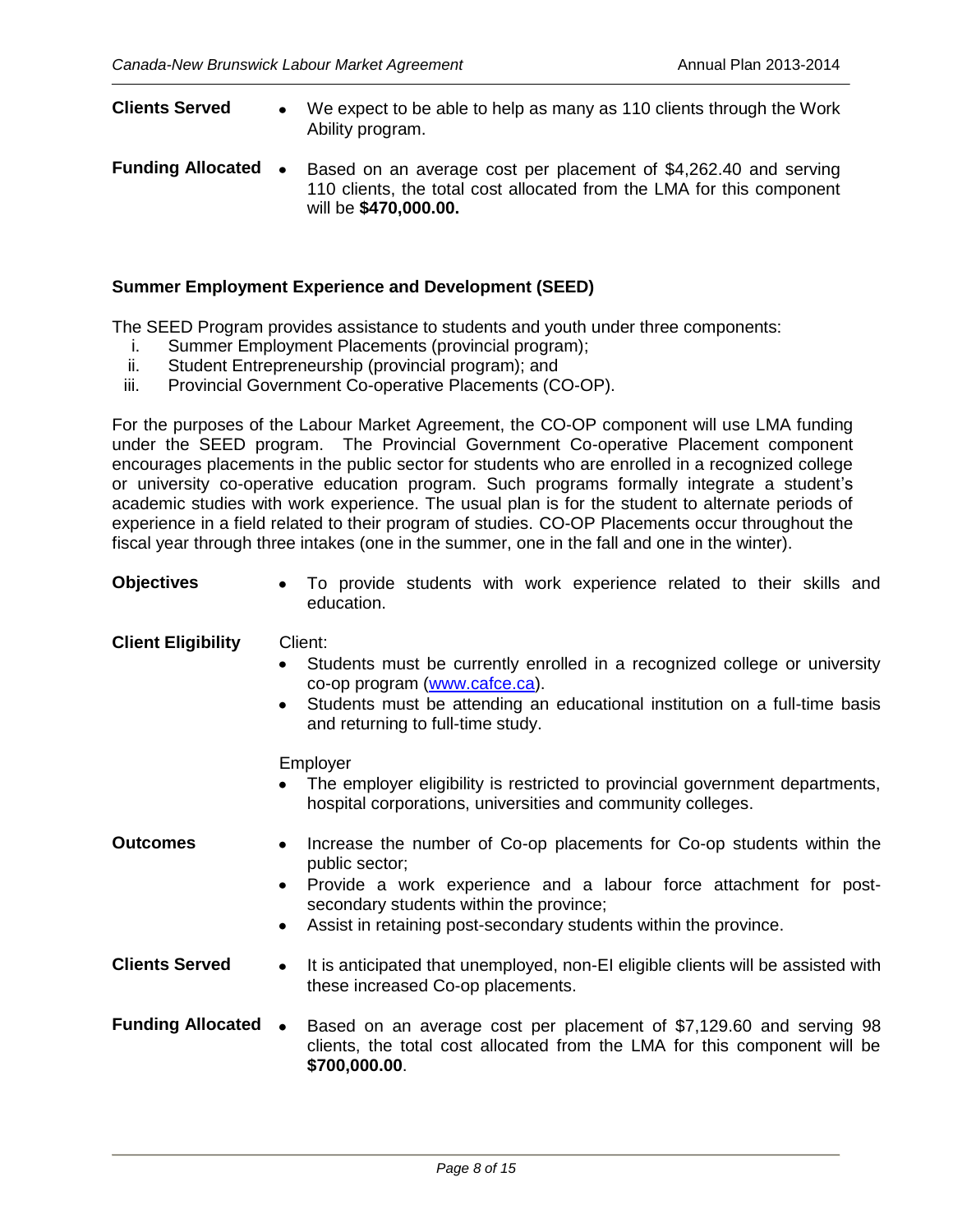### **Training and Skills Development (TSD)**

The focus of TSD is to support clients entering training or educational programs that will allow them to return to work or to become ready to enter the workforce. For the 2013-2014 plan this will consist of two programs – literacy upgrading and support for post-secondary training interventions.

- **Objectives** To provide case-managed individuals with access to appropriate training and educational opportunities related to current and emerging employment opportunities. To increase the number of individuals who find sustainable  $\bullet$ employment as result of receiving financial assistance in support of a training intervention. **Client Eligibility** Clients deemed eligible for literacy and/or Workplace Essential Skills (WES) training at International Adult Literacy Survey (IALS) Level 2 will need to meet the following eligibility criteria: Must be unemployed and non-EI eligible;  $\bullet$ Must be lacking employability skills; Must be case managed; Must have a viable employment action plan (i.e. be able to complete literacy and WES training at IALS Level 2 – Grades 7-9 and Grades 5-6 within 1 year). Clients deemed eligible for TSD training funding will need to meet the following eligibility criteria:
	- Must be unemployed and non-EI eligible;  $\bullet$
	- Must be case managed;
	- Must have a viable employment action plan.

### **Outcomes** Literacy Upgrading:

- Increase the number of individuals who finish high school, receive a General Education Development (GED) diploma, or complete literacy and WES training at IALS Level 2.
- Increase the number of individuals who finish high school, receive a  $\bullet$ GED diploma, or complete literacy and WES training at IALS Level 2 and subsequently enrol in post-secondary training.

Regular TSD Programming:

- Increase in the number of New Brunswickers who are gainfully employed and active labour force participants as a result of receiving financial assistance in support of a training intervention.
- **Clients Served** It is anticipated that 590 eligible clients will be supported through LMA funding.
- **Funding Allocated •** Based upon the proportion of clients served under the 2012-2013 TSD programs, it is estimated that 590 clients could be served with the budget of **\$2,000,000.00**.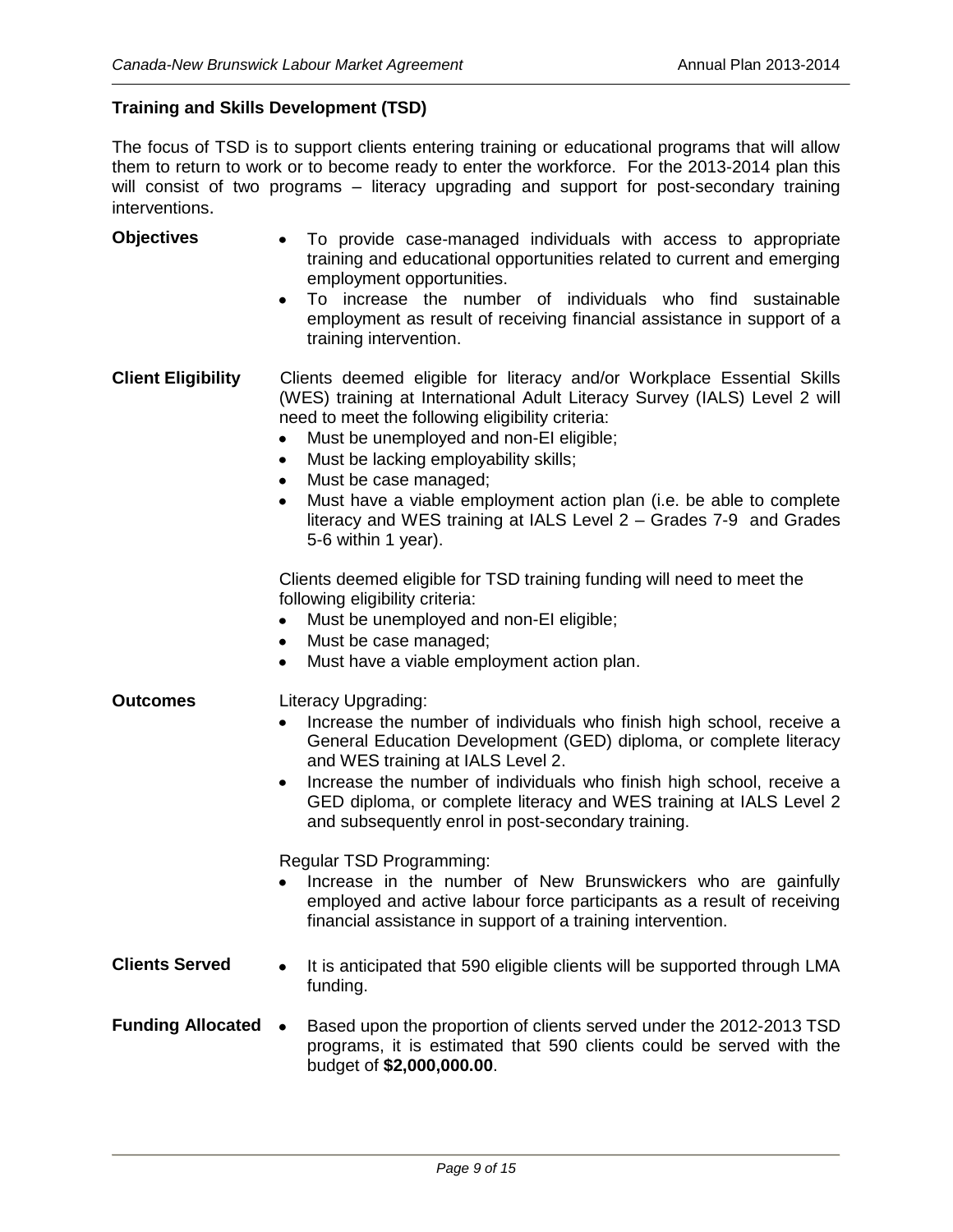### **Employment Services – Labour Market Research and Analysis (LMRA) component of Adjustment Services**

LMRA is an Adjustment Services component used to improve the capacity to deal with human resources requirements (i.e. labour force imbalances) through means such as human resource planning and research. LMRA involves the analysis of human resource supply and demand, the identification of trends and emerging issues, and the identification of skills gaps and barriers to hiring and retaining appropriate human resources.

- **Objectives** To provide funding resources to a group or organization who wants to undertake a very specific initiative that is assessed as likely having a positive impact on the labour market.
- **Client Eligibility** In order to receive LMRA funding a formal request must be approved by PETL. Activities under LMRA are usually not funded for individual companies but rather for associations representing sectors or a group of companies.
- **Outcomes** Outcomes are determined on a case-by-case basis as per each objective of individual contracts.
- **Clients Served N/A**
- **Funding Allocated** PETL has allocated \$217,000.00 to provide funding for Adjustment Services throughout the province on an 'as needed' basis.

### **Administration**

Implementation and monitoring of the LMA plan requires additional resource allocations to ensure the programs and services are developed and delivered efficiently. It is also essential that we evaluate the effectiveness of these programs to our clients, to our partners, and to our service providers to ensure that we achieve the highest level of client satisfaction and effectiveness.

An allocation will be made to support a province wide media campaign to promote our programs and services. (\$200,000.00)

Centrally and regionally funding will be allocated for staff including an LMA Business Data Analyst. (\$100,000.00)

Regionally, professional development of the employment counsellors will be allocated to ensure our clients continue to receive the highest quality of service (\$50,000.00).

In order to collect and report the required information as detailed within the LMA Agreement PETL must support an effective information management system that will allow access to our staff and service providers. An allocation will be made for technical changes and upgrades. (\$50,000.00)

### Funding Allocated **- \$400,000.00**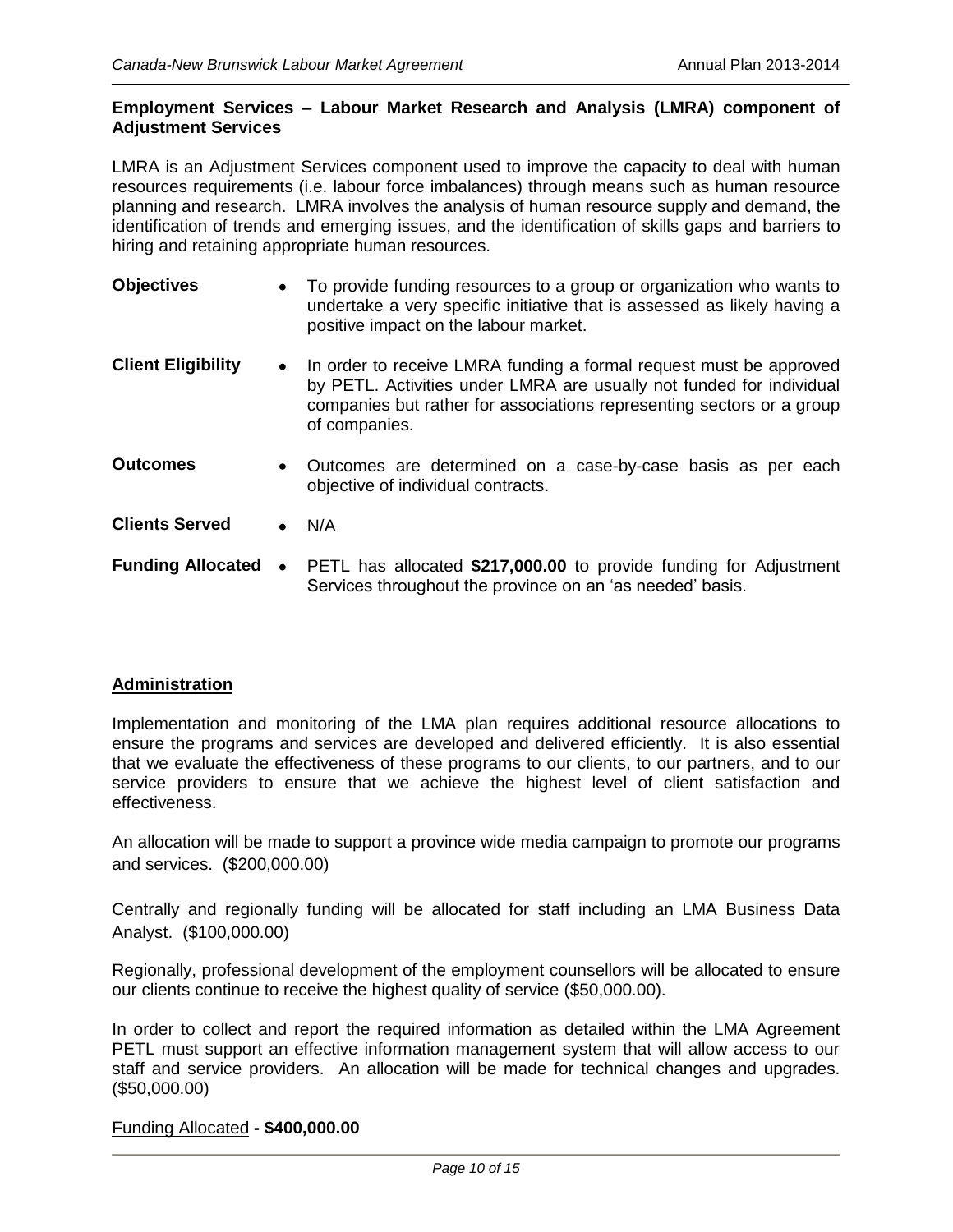### **COMMUNITY ADULT LEARNING SERVICES 2013-2014 Allocation \$7,420,000.00**

The focus of Community Adult Learning Services (CALS) is on providing adults the skills needed for further training or employment.

**\_\_\_\_\_\_\_\_\_\_\_\_\_\_\_\_\_\_\_\_\_\_\_\_\_\_\_\_\_\_\_\_\_\_\_\_\_\_\_\_\_\_\_\_\_\_\_\_\_\_\_\_\_\_\_\_\_\_\_\_\_\_\_\_\_\_\_\_\_\_\_\_\_**

Services have two objectives:

- o Provide adults with low literacy skills and/or formal credentials deficits access to appropriate training and educational opportunities;
- $\circ$  Increase the employability of adults who have low literacy and essential skills and/or lack formal credentials.

The Province through PETL offers adult learning and literacy training (grade levels 1-9, GED preparation and digital literacy training) through the Community Adult Learning Network (CALNet) – 12 incorporated non-profit regional organizations with the mandate to deliver community adult learning and literacy services throughout the province.

Workplace Essential Skills (WES) training was introduced/developed in 2009-10 and is now being provided throughout the province. WES training, based on Human Resources and Skills Development Canada's (HRSDC) nine essential skills, provides an accelerated pathway of training for lower skilled, lower educated adults who need to improve their overall competencies to increase their employment prospects or employment retention. The alternative pathway is built on an approach that uses Prior Learning Assessment and Recognition (PLAR), competency based training and a workplace placement for employable learners.

### **Literacy and WES Training**

### **Community Adult Literacy Training**

Given the challenges that the province is facing with literacy levels, through the use of LMA funding, the province will continue to support provision of community adult literacy training (grade levels 1-9, GED preparation and digital literacy training) to employable clients.

The LMA funding will be used to maintain the province's support for community adult literacy training to include employable clients who are not EI/Reachback.

| <b>Objective</b>          | • To increase literacy skill levels by providing literacy training                                                                                                                                                                                  |
|---------------------------|-----------------------------------------------------------------------------------------------------------------------------------------------------------------------------------------------------------------------------------------------------|
| <b>Client Eligibility</b> | Must be employable and non-El eligible;<br>$\bullet$<br>Must have literacy skills deficits.<br>٠                                                                                                                                                    |
| <b>Outcomes</b>           | Increase the number of individuals who receive a GED diploma,<br>$\bullet$<br>or complete literacy training at IALS Level 2 and complete digital<br>literacy training.<br>Learners who utilize literacy training to gain employment or<br>$\bullet$ |
|                           | continue to other training.                                                                                                                                                                                                                         |
| <b>Clients</b>            | It is anticipated that 1546 employable, non-El eligible clients will<br>٠                                                                                                                                                                           |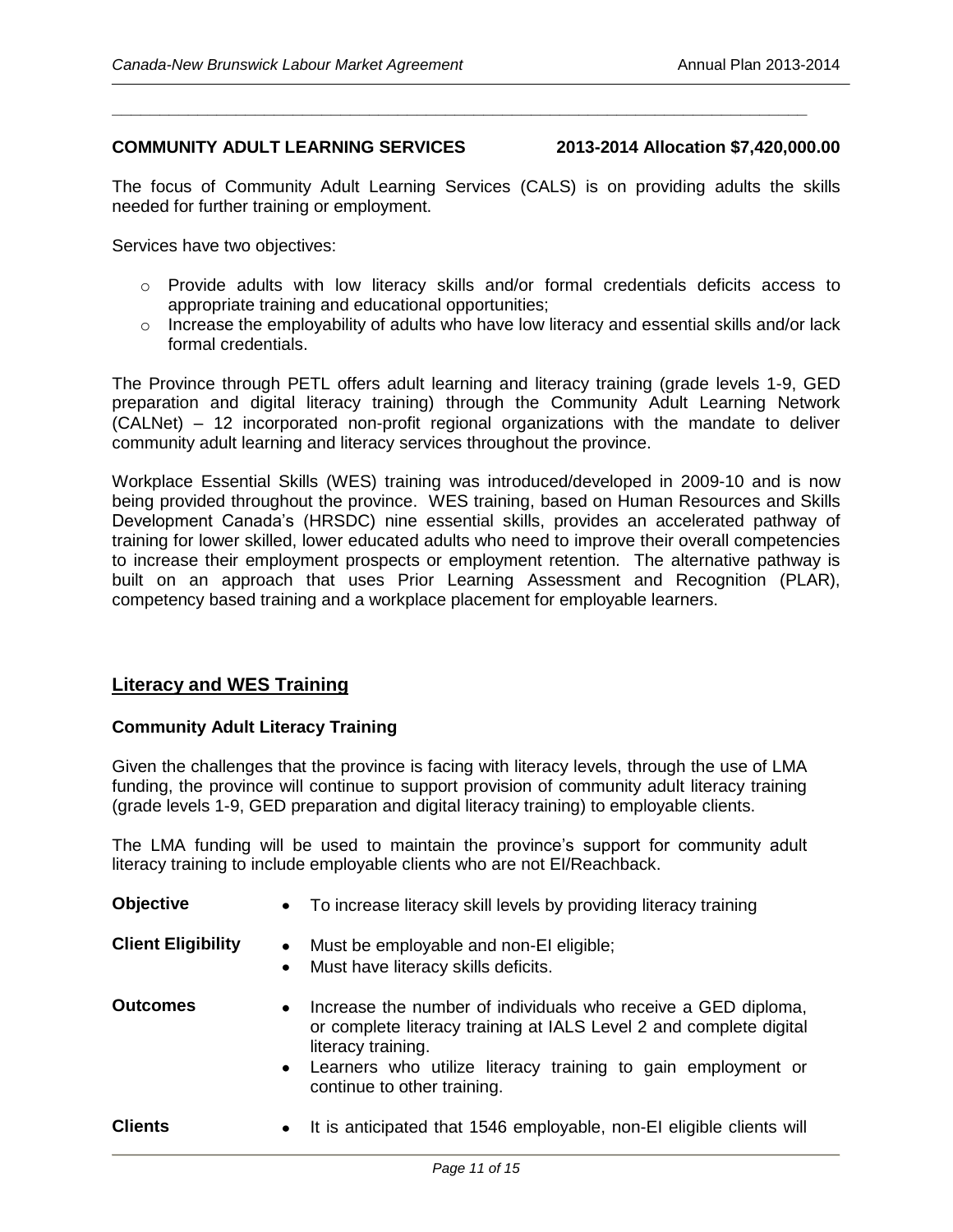**Served** be provided literacy training under the LMA.

**Funding Allocated** Based on an average cost of \$2,328.00 per client, the funds allocated to training costs under this component from the LMA in 2013-2014 is **\$3,600,000.00**.

### **Workplace Essential Skills (WES)**

Given the challenges the province faces with low literacy and essential skill levels of the existing workforce, the province will continue to deliver the WES Program. The Service Delivery Model includes:

**WES Central Office Team** that manages and coordinates the overall program and provides support to the WES Regional Teams and explores opportunities to enhance capacity through provincial partnerships.

**Regional WES Teams** that coordinate delivery of regional WES training by working with employers and/or community partners in the development of WES training initiatives to ensure appropriate monitoring and evaluation and promote the WES Program at the regional level through networking and local marketing.

The WES Program provides learners and employers the following services:

- o Workplace Needs Assessment
- o Learner Needs Assessment/ Prior Learning Assessment (PLA)
- o Individualized WES Learning Plan
- o Customized training
- o Learner Post-Assessment

Funding will be assigned to the WES Program to assist clients with the following:

o Workplace Essential Skills (WES): reading, document use, numeracy, writing, oral communication, working with others, computer use, continuous learning and thinking skills.

| <b>Objectives</b>         | To improve adult literacy and essential skills levels in the<br>$\bullet$<br>province, especially employed individuals.<br>To increase skills levels/employability by providing<br><b>WES</b><br>$\bullet$<br>training.                       |
|---------------------------|-----------------------------------------------------------------------------------------------------------------------------------------------------------------------------------------------------------------------------------------------|
| <b>Client Eligibility</b> | Non-EI eligible employable or employed individuals who have<br>$\bullet$<br>low levels of literacy and essential skills.                                                                                                                      |
| <b>Outcomes</b>           | Increase the literacy and essential skills of employable and<br>$\bullet$<br>employed individuals.<br>Increase the number of employers/workplaces offering literacy<br>$\bullet$<br>and essential skills training to the target client group. |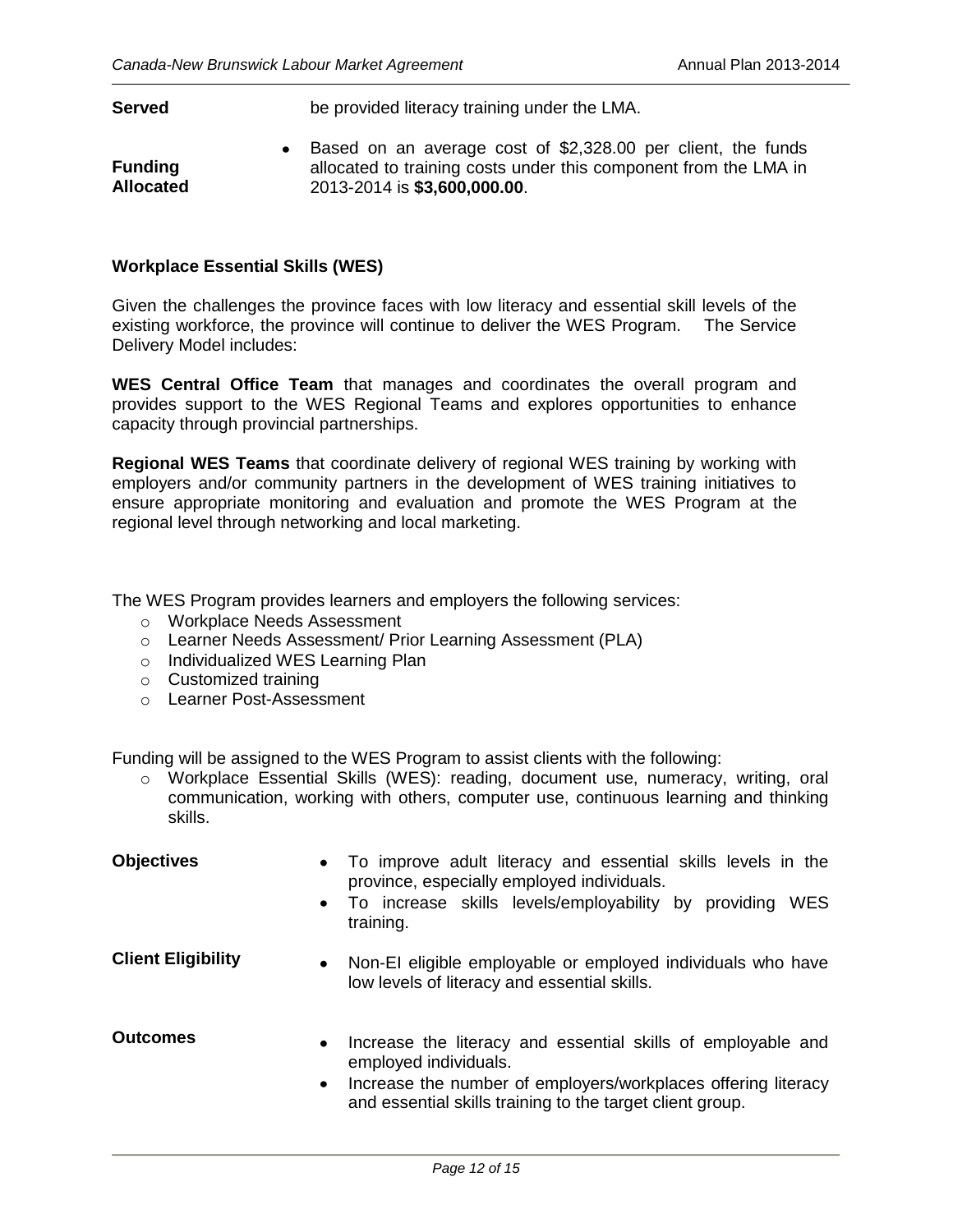## **Clients Served** • It is anticipated that more than 1000 learners will receive WES services in collaboration with approximately 60 employers.

### **Funding Allocated \$2,942,000.00**.

### **Learning Support for Apprentices**

The needs of the labour market are shifting as our society's demographics shift, creating the need for a broader target population of potential apprentices/employees. This shift is resulting in changes observed in the needs of Apprenticeship and Occupational Certification (AOC) clients.

According to Learning Disabilities literature, 10% of the population has a learning disability. It is recognized/assumed that AOC clients likely surpass the 10% statistic, but not all learning issues are a result of a learning disability. Often there is a learning gap, attrition in learning, lack of good study skills, and/or exam anxieties that prohibit success.

LMA funding will be utilized to assess and provide appropriate learning supports to identified apprenticeship clients with skills deficits.

| Objective                 | $\bullet$                                        | Provide specialized support to facilitate appropriate learning<br>progression and success.                                                                                                                                                                                                                                                                                                |
|---------------------------|--------------------------------------------------|-------------------------------------------------------------------------------------------------------------------------------------------------------------------------------------------------------------------------------------------------------------------------------------------------------------------------------------------------------------------------------------------|
| <b>Client Eligibility</b> | $\bullet$                                        | Employed individuals who are registered apprentices or trade<br>qualifiers in designated trades in NB who have learning gaps or<br>learning disabilities.                                                                                                                                                                                                                                 |
| <b>Outcomes</b>           | $\bullet$<br>$\bullet$<br>$\bullet$<br>$\bullet$ | Increase the number of apprentices and trade qualifiers who<br>receive timely learning assessments.<br>Increase the number of apprentices that receive needed<br>intervention services for learning gaps and learning disabilities.<br>Decrease in the number of perpetual apprentices.<br>Increase exam and certification success rates of marginal<br>apprentices and trade qualifiers. |
| <b>Clients Served</b>     | $\bullet$                                        | It is anticipated that approximately 450 individuals based on an<br>average cost of \$600 will receive learning support services (plus<br>coordination costs).                                                                                                                                                                                                                            |

**Funding Allocated \$ 350,000.00**.

### **Skills Development Support – NB Public Libraries Services**

Adult Literacy Collection - Allocation of LMA funds to support the purchase of library materials for adult learners and adult literacy. Funds also support the purchase of library materials on topics related to essential skills and employability that could be of particular interest to adult learners. Examples of topics include: resume writing, interview preparation, job searching, career counselling and career information, skills development, career planning, entrepreneurship.

### Funding Allocated - **\$100,000.00**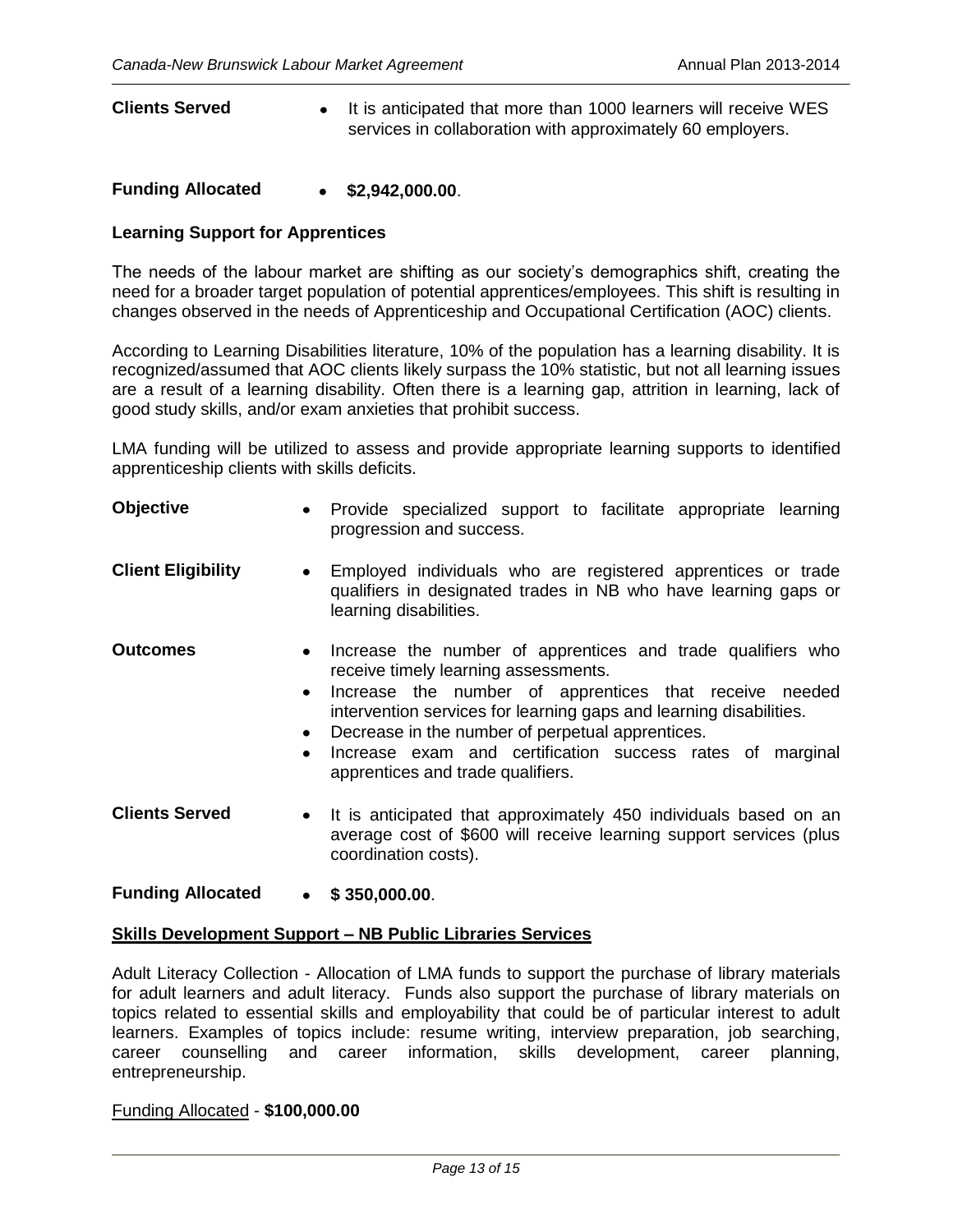### **Program Administration**

Implementation and monitoring of the above LMA activities requires administrative resource allocations to ensure the programs and services are developed and delivered efficiently. It is essential that we monitor and evaluate the effectiveness of these programs to our clients, to our partners, and to our service providers to ensure that we achieve the highest level of client satisfaction and effectiveness. In order to collect and report the required information as detailed within the LMA agreement, PETL's Community Adult Learning Services Branch must develop and support an effective information management system.

### Funding Allocated **- \$428,000.00**

### **Stakeholder Engagement**

### **Consultation Exercise**

The Annual Plan outlines the priorities for LMA funds for 2013-14. This section will provide an overview of consultations that lead to the decisions made on how to best allocate the LMA funds for this fiscal year and act as a guide for the years following.

The government of New Brunswick and this Department is committed to engaging citizens and stakeholders in creating the direction and focus of government interventions. This plan is the result of consultations held throughout the previous year both in a formal and informal setting. We understand the responsibility of the effective management of the LMA funds and have the mandate and desire to ensure that it is spent to provide the best outcome for all of our clients.

Consultations have occurred both within the province and throughout the country as we strive to examine all opportunities and leverage best practices. Throughout the life of this plan we will continue to meet with our stakeholders and colleagues to ensure that we meet the LMA goals and exceed them.

Internal and interdepartmental consultations continuously take place as New Brunswick strives to maximize its labour force to meet challenges of today's labour market and into the future. These consultations have taken place through formal and informal meetings, working groups, and strategic planning processes (that have led to an Adult Literacy Strategy and a draft Workplace Essential Skills Strategic Plan).

PETL has also received input from all of the Divisions within the Department. Effective service delivery can only be accomplished by the inclusion and awareness of all aspects of this Department.

PETL's regional and satellite offices across the province play an important role in these consultations, working to identify best practices and gaps in programs and services to many clients everyday. Our Regional Directors and staff live in the communities in which they work. They are committed to improving the economic situation in those communities and their consultations are regular and ongoing with stakeholders in their cities, towns and villages. Consultations with their regional partners include the Department of Economic Development including the Regional Development Corporation, organizations working for underrepresented groups like the Canadian National Institute for the Blind (CNIB), Multicultural Associations,